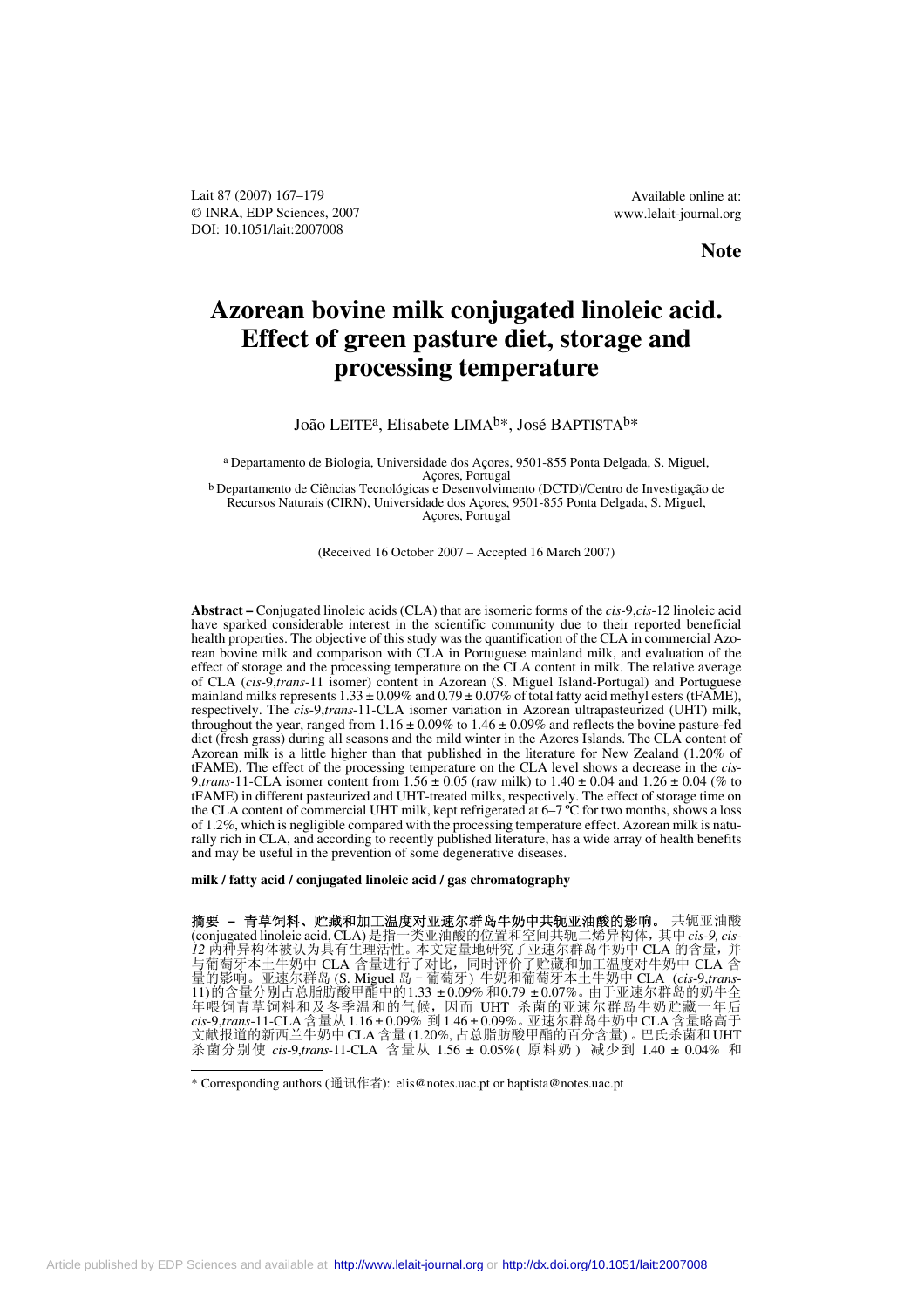1.26±0.04%。市售的 UHT 奶在 6–7 ℃ 保存 2 个月, CLA 含量减少了 1.2%, 与加工温度对 CLA 的影响相比,贮藏过程所带来的 CLA 损失可以忽略不计。目前关于 CLA 特殊保健功能的 文献报道非常多,由于亚速尔群岛牛奶中富含 CLA, 因此,这种牛奶可能有助于预防一些 退行性疾病。

## 牛奶 / 脂肪酸 / 共轭亚油酸 / 气相色谱

**Résumé – Acide linoléique conjugué dans le lait de vache des Açores. Effet de l'alimentation à l'herbe et de la température de traitement et de stockage.** Les acides linoléiques conjugués (CLA), qui sont des formes isomères de l'acide linoléique *cis-*9,*cis-*12, ont reçu beaucoup d'intérêt de la part de la communauté scientifique en raison des propriétés bénéfiques pour la santé qui leur sont attribuées. L'objectif de cette étude était de quantifier les CLA dans le lait de vache du commerce des Açores, de les comparer à ceux du lait du continent (Portugal) et d'évaluer l'influence de la température de traitement et de stockage sur la teneur en CLA du lait. La moyenne relative de la teneur en CLA (isomère *cis*-9,*trans*-11) du lait des Açores (Ile St-Miguel) et du lait du continent représente respectivement  $1,33 \pm 0,09\%$  et  $0,79 \pm 0,07\%$  des esters méthylés des acides gras totaux (tFAME). La variation en isomères CLA *cis*9-*trans*11du lait UHT des Açores au cours de l'année allait de 1,16 ± 0,09 % à 1,46 ± 0,09 % du fait de l'alimentation des vaches toute l'année à l'herbe de pâture en raison de l'hiver doux dans ces îles. La température de traitement avait pour effet de diminuer la teneur en isomère CLA *cis*9-*trans*11 (en % des tFAME) de 1,56 ± 0,05 (lait cru) à 1,40 ± 0,04 et 1,26 ± 0,04 pour les laits pasteurisés et UHT respectivement. L'effet du temps de stockage sur la teneur en CLA du lait UHT du commerce, conservé réfrigéré à 6–7 °C pendant 2 mois, montrait une perte de 1,2 %, ce qui est négligeable comparé à l'effet de la température de traitement. Le lait des Açores est naturellement riche en CLA, ce qui, d'après des publications récentes de la littérature, en fait un produit bénéfique pour la santé, utile dans la prévention de maladies dégénératives.

**lait / acide gras / acide linoléique conjugué / chromatographie gazeuse**

#### **1. INTRODUCTION**

Conjugated linoleic acid (CLA) is a term that refers to a mixture of geometric and positional isomers of *cis*-9,*cis*-12-octadecadienoic acid  $(C_{18:2}, \omega$ -6) for which the two double bonds have a conjugated arrangement instead of methylene interruption. Dietary sources of CLA include milk fat, meat products and vegetable oils, particularly rapeseed, linseed, sunflower and soybean oils [1, 20]. Animal sources are richer in CLA than vegetable sources, and dairy products are thus one of the major dietary sources of which *cis-*9,*trans-*11-CLA is the major isomer (also called rumenic acid) [5, 6, 15]. Foods of ruminant origin generally contain more CLA than foods of non-ruminant origin [17]. CLA is formed in the bovine rumen by the anaerobic bacteria *Butyrivibrio fibrisolvens* as an intermediate step in biohydrogenation of unsaturated fatty acids (via linoleic acid isomerase) [1, 7, 13]. Chin et al. [5] have reported that the intestinal flora of rats is also capable of converting free linoleic acid into CLA. However, the major source is endogenous synthesis in body tissues (adipose and mammary tissue), catalyzed by  $\Delta$ <sup>9</sup>-desaturase, with the precursor being *trans*-11- C18:1 (*trans* vaccenic acid) [12]. Figure 1 shows the production of the *cis*-9,*trans*-11- CLA isomer in ruminant fat by rumen biohydrogenation and tissue  $\Delta^9$ -desaturase [2, 18]. The different conjugated isomers in ruminant milk and tissue are thought to be due to a combination of double-bond migration, and the action of specific *cis, trans* isomerases in the rumen [10]. The biological properties of dietary CLA are currently attracting the attention of the scientific community, because of its wide range of positive health effects, particularly anti-carcinogenic [3, 4, 24, 28], anti-atherogenic [19], anti-obesity [8], anti-diabetic [14], and enhancement of immunity properties [25], demonstrated in studies using different animal models. These effects appear to be mediated by 2 isomers of CLA, and the 2 biologically more active isomers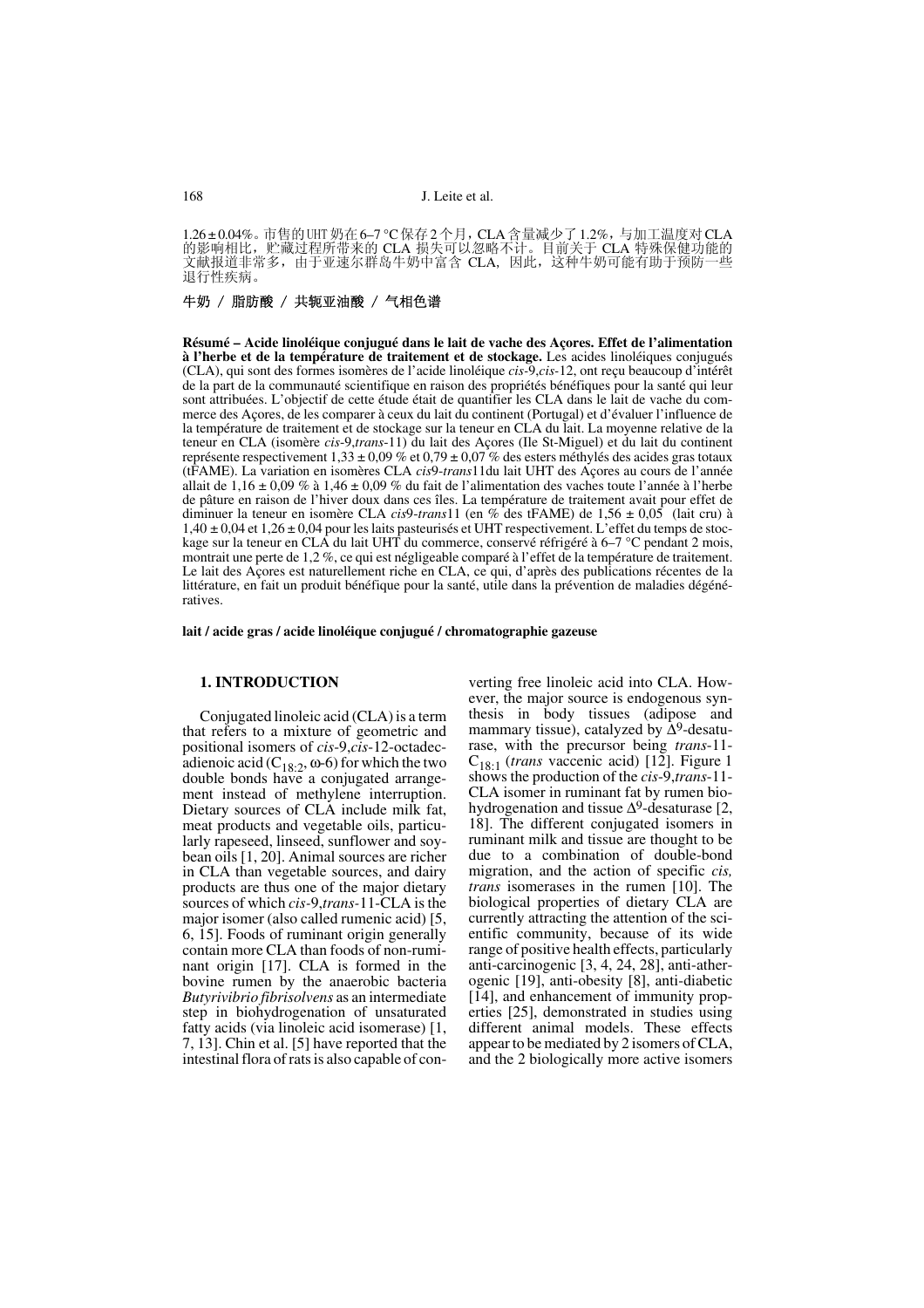

**Figure 1.** Production of *cis*-9,*trans*-11-C<sub>18:2</sub> in ruminant fat by biohydrogenation and tissue  $\Delta^9$ desaturase (a multienzyme complex that introduces a *cis* double bond between carbons 9 and 10 of fatty acids [2,18]).

are *cis-*9*,trans-*11 and *trans-*10,*cis-*12. In some cases an effect is produced by one of these isomers acting alone. Lately, there has been great deal of interest in the quantification of CLA in various foodstuffs. For example, Park et al. [23] have shown that the *trans*-10,*cis*-12-CLA isomer is responsible for inducing the physiological effect for the reduction of body fat, whereas the *cis*-9,*trans*-11-CLA isomer enhances growth in young animal models [22]. In other cases, the two isomers act together to produce a particular effect. Research has indicated that the *cis*-9,*trans*-11-CLA is found in milk and beef to a greater extent than the *trans*-10,*cis-*12-CLA [21]. The *cis-*9,*trans-*11 is the predominant isomer because there appears to be 2 routes of formation, representing ca. 80% of total CLA in bovine milk with minor amounts of a wide number of other isomers present [4, 27]. CLA is also present in human milk and in maternal placental blood, but not in infant formula, and it has been suggested that this factor explains the lower levels of food allergies, immune deficiencies and diabetes in children that are breast-fed [10].

The Azores (38 $\degree$  30'N and 28 $\degree$  00'W) is an archipelago of volcanic green islands in an isolated spot of the North Atlantic

1500 Km West of the Portuguese mainland and 3900 Km from the Eastern coast of the United States of America. The climate of the Azores is heavily influenced by the Gulf Stream, with no frost below elevations of 500 m and average temperatures of 15 ºC in winter and 22 ºC in summer. The soil is fertile and a large percentage, as much as 50%, has been converted into pasture for dairy cows.

Since UNILEITE half-skimmed commercial milk is the most consumed in Azores-S. Miguel Island (70% of the market), it was our goal to characterize the fatty acid (FA) profile, to study the variation in CLA content in bovine milk throughout the year in comparison with different diets from other geographical regions, particularly from the Portuguese mainland, to investigate the impact of cows grazing pasture (fresh grass) on the CLA content in milk, and to evaluate the effect of storage and the processing temperature on the CLA level of Azorean milk fat.

## **2. MATERIALS AND METHODS**

#### **2.1. Milk samples and chemicals**

High-quality raw, pasteurized and ultrapasteurized (UHT) bovine milk samples,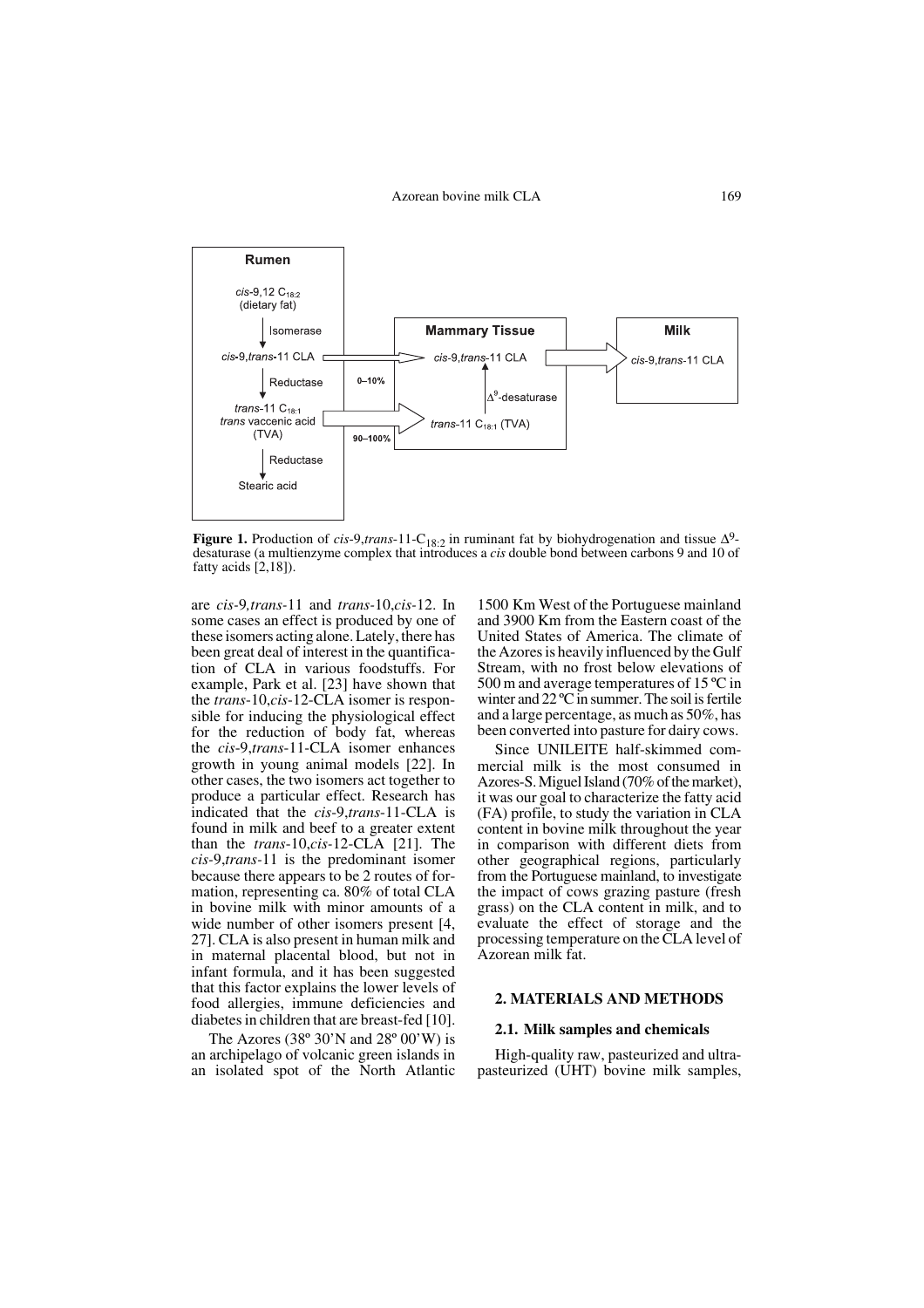from Azorean lactating Holstein cows, were kindly donated by UNILEITE, U.C.R.L. (Arrifes, S. Miguel, Azores), and also obtained from local stores on the Portuguese mainland. The raw milk was collected in sterilized flasks, refrigerated at  $4^{\circ}C$  (< 8 h) and, after fat adjustment (1.5%), was stored at –20 ºC (storage time of up to 2 weeks) before extraction of FA and analysis. The commercial pasteurized and UHT bovine milk samples are homogenized mixtures of milk taken from cows of different ages, in several lactation phases, and obtained from different farms at different times of the day (morning and evening). All solvents and reagents, analytical grade, were purchased from Fluka Chemika (Steinheim, Switzerland), Seelze-Aktiengesellschaft (Riedel-de-Haën, Germany) and E. Merck (Darmstadt, Germany). The deionized water used for sample preparation was obtained with a Millipore water purification system (Millipore, Bedford, MA, USA). Derivatization reagents (sodium methoxide in methanol and 14% boron trifluoride in methanol) were obtained from Alltech Associates (Deerfield, IL, USA). Fatty acid methyl esters (FAME) and methylated conjugated linoleic acid (CLAME) standards and 2-amino-2-methylpropanol were purchased from Sigma Chemicals (St Louis, MO, USA).

#### **2.2. Sample preparation**

The milk samples were taken in triplicate, from raw, pasteurized and commercial lots of UHT half-skimmed milk. FA and, particularly, CLA were determined using a modified methodology described by Jiang et al. [17]. The alterations were introduced to minimize oxidation and the formation of artifacts during extraction and hydrolysis, and to achieve more complete hydrolysis of milk fat phospholipids and triacylglycerols.

#### **2.3. Fat extraction**

As CLA is prone to isomerization, care was taken in the extraction methodology to avoid this drawback [11]. A 15-mL milk sample was transferred into a separatory funnel, and 25 mL of isopropanol was added. After vigorous shaking, 20 mL of hexane was added, and the mixture was shaken again for another 3 min using a vortex. The mixture was then centrifuged at 2500 rpm for 10 min at 5 ºC, and the upper layer (hexane plus fat) was quantitatively transferred to a second separatory funnel. The lower layer was extracted twice, in the same conditions, with 10 mL of hexane, and the supernatants were pooled with the previous hexane layer. After addition of 10 mL of 0.5 mol·L<sup>-1</sup> aqueous Na<sub>2</sub>SO<sub>4</sub>, the hexane layer (upper layer) was collected into a centrifuge tube and kept at  $-20$  °C for 20 min. After reaching room temperature, the material was centrifuged at 2500 rpm for 5 min at 5 ºC, quantitatively transferred to a flask and evaporated with a rotary evaporator at 37 ºC. The residue, after being dissolved in dichloromethane (5 mL), was dried with anhydrous sodium sulfate (passing through a Pasteur pipette with ca. 300 mg) in order to remove traces of water. Finally, the sample was dried under a stream of dry nitrogen or with a rotary evaporator to constant weight. The net fat was capped under nitrogen and stored, if necessary, at –20 ºC until further analysis. The gravimetric determination of the fat was performed using a microbalance (Mettler-Toledo, AG Grifensee, Switzerland).

### **2.4. Hydrolysis and derivatization procedure**

Prior to gas chromatography (GC) analysis, the FA must be converted into derivatives, mostly methyl esters. There are standard methodologies used to derivatize unconjugated FA, but some of the methods, particularly those using an acidic catalyst under vigorous experimental conditions, are unsuitable for use with conjugated free FA. According to Park et al. [23], no single method will methylate CLA without any problems, either changing isomer distribution or generating artifacts or both. Thus, the choice of the methylating reagent was critical for the analysis of CLA. For this procedure, we compared the results of three methods: sodium methoxide/methanol, sodium methoxide/methanol using boron trifluoride as a catalyst and a slightly modified method of Jiang et al. [17].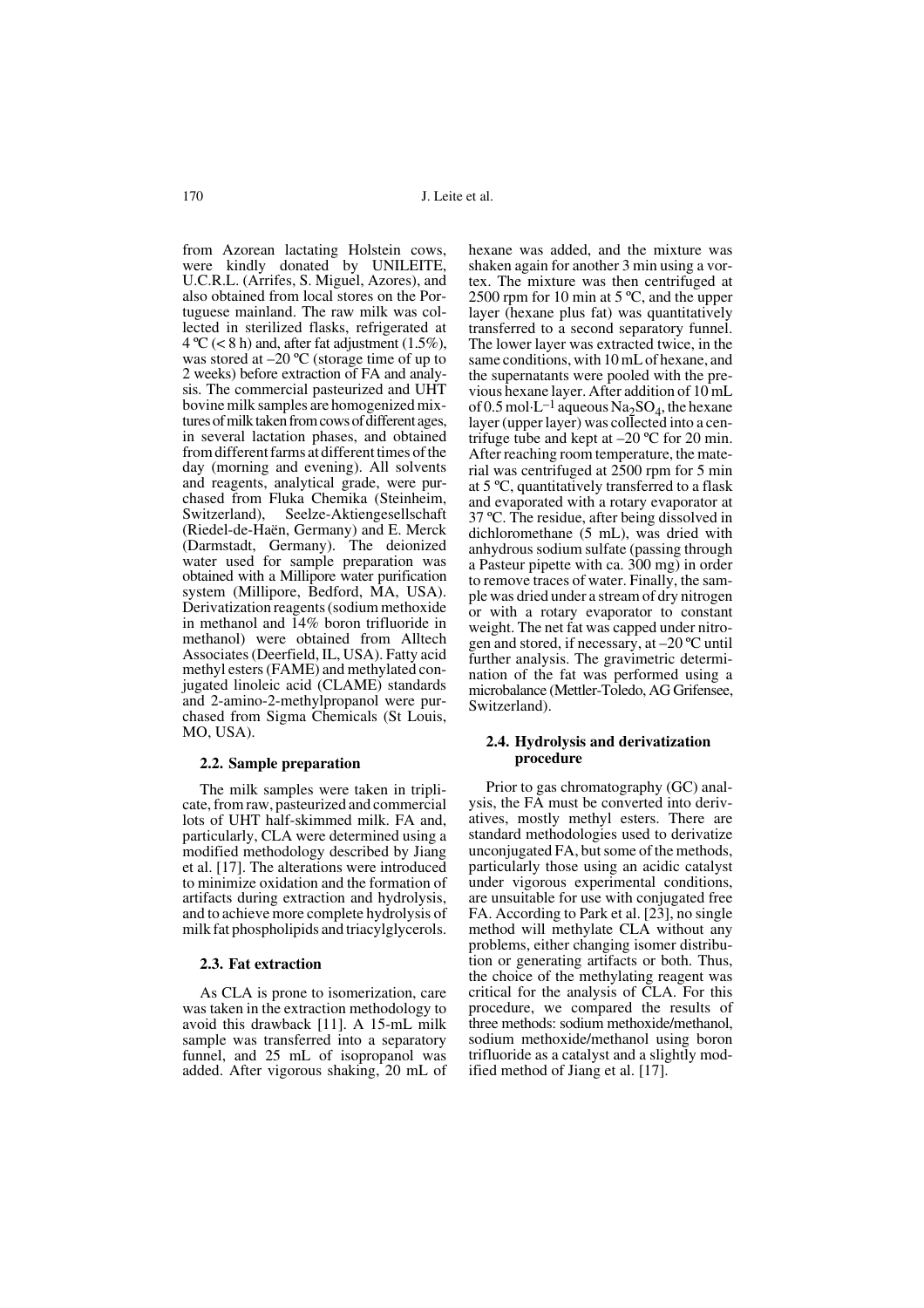Duplicate samples of 6.3 mg each of milk fat were transferred into a screwcapped (PTFE-faced septa) Pyrex tube, dried under nitrogen and hydrolyzed into a free FA by addition of  $0.5$  mL of  $2 \text{ mol} \cdot L^{-1}$ KOH in ethanol. The test tubes were then sealed under  $N_2$  and heated in a heating block with continuous shaking (every 2 min) for 15 min at 80 ºC. After cooling, 1.5 mL of 14% boron trifluoride in methanol was added and the mixture was again heated (heating block) at 80 ºC for 15 min. The reactions were always carried out using freshly prepared reagents to avoid the effects of interisomerization and intraisomerization of CLA isomers. These effects were insignificant, as already described by Werner et al. [29], but at temperatures above 80 °C and for more than 20 min there was a slight change in CLA isomer distribution and artifact formation in a time- and/ or temperature-dependent manner. After cooling to room temperature, 1 mL of distilled water (saturated with NaCl) plus 1 mL of hexane were added. The mixture was vortexed vigorously for 1 min, and the upper layer (hexane plus fat) was quantitatively transferred to a 5-mL vial. The lower layer was extracted twice, in the same conditions, with 1 mL of hexane, and the supernatants were pooled with the previous hexane layer. The combined hexane extracts were dried with anhydrous sodium sulfate in order to remove traces of water, and collected in another 5-mL vial. The solution was dried under a stream of dry nitrogen. The residue was reconstituted with 300 µL of hexane, quantitatively transferred into a micro-vial and injected into GC. The whole derivatization procedure was carried out in subdued light to reduce the light-induced isomerization. Figure 2 shows schematically the protocol adopted during this study, that under rigorous conditions (fresh reagents and incubation temperature not higher than 80 ºC) generated less artifacts (allylic methoxides) and a superior recovery of  $4.5 \pm 1.5\%$  as compared with the other two derivatization methods referred to.

#### **2.5. Analytical gas chromatography**

Total fatty acid methyl esters (tFAME) of the extracted fat were analyzed on a Hewlett-Packard model 5890 Series II capillary gas chromatograph fitted with a flame ionization detector, using a HP autoinjector model 7973, linked to a HP 3365 Chemstation. The instrument was fitted with a split/ splitless injector (a split ratio of 45:1 was used) and a capillary column of fused silica coated with CP-Sil  $88$  (0.25 mm i.d.  $\times$  100 m in length, 0.20-µm thickness) (Chrompack, Middelburg, The Netherlands). The temperature was held at 60 ºC for 2 min, programed at a rate of 20  $^{\circ}$ C·min<sup>-1</sup> to 175  $^{\circ}$ C and then held at this temperature for 50 min. The temperature was again increased to 220 °C at a rate of 4 °C·min<sup>-1</sup> and held for an additional 30 min. Helium was the carrier gas at a flow rate of 1.66 mL·min–1 and pressure programing (inlet pressure) was used in constant flow mode at 180 KPa. The injector and detector temperatures were held constant at 250 ºC and 300 ºC, respectively.

The FAME and CLAME standards used were injected in the same analytical conditions. The percentage of each FA, after correction with the detector response factor (determined from a FAME standard sample) for each individual FAME, was calculated by dividing the area under the FA peak by the sum of the areas under the total reported FA peaks. The GC/MS was carried out with a VG Analytical ZAB-SE mass spectrometer (Fisons, PA, USA) interfaced with a Hewlett-Packard model 5890A gas chromatograph using the same analytical conditions described above, after the methyl esters were converted into dimethyloxazoline (DMOX) derivatives according to the Fay and Richli [9] procedure. The mass spectrometer conditions were: electron impact ionization at 70 eV, source temperature 200 ºC, 100 µA trap current, and the sweep time was  $1.5$  s $\cdot$ decades<sup>-1</sup> scan, with a mass range of 20 to 500 a.m.u. Diagnostic ions in the gas chromatography-electron ionization (GC-EIMS) of CLA isomers were successfully used for the double-bond location in the CLA mixtures. We also used the selected ion monitoring to confirm the presence of different CLA isomers.

#### **2.6. Statistical evaluation**

Results are expressed as mean values (% of tFAME), and the relative standard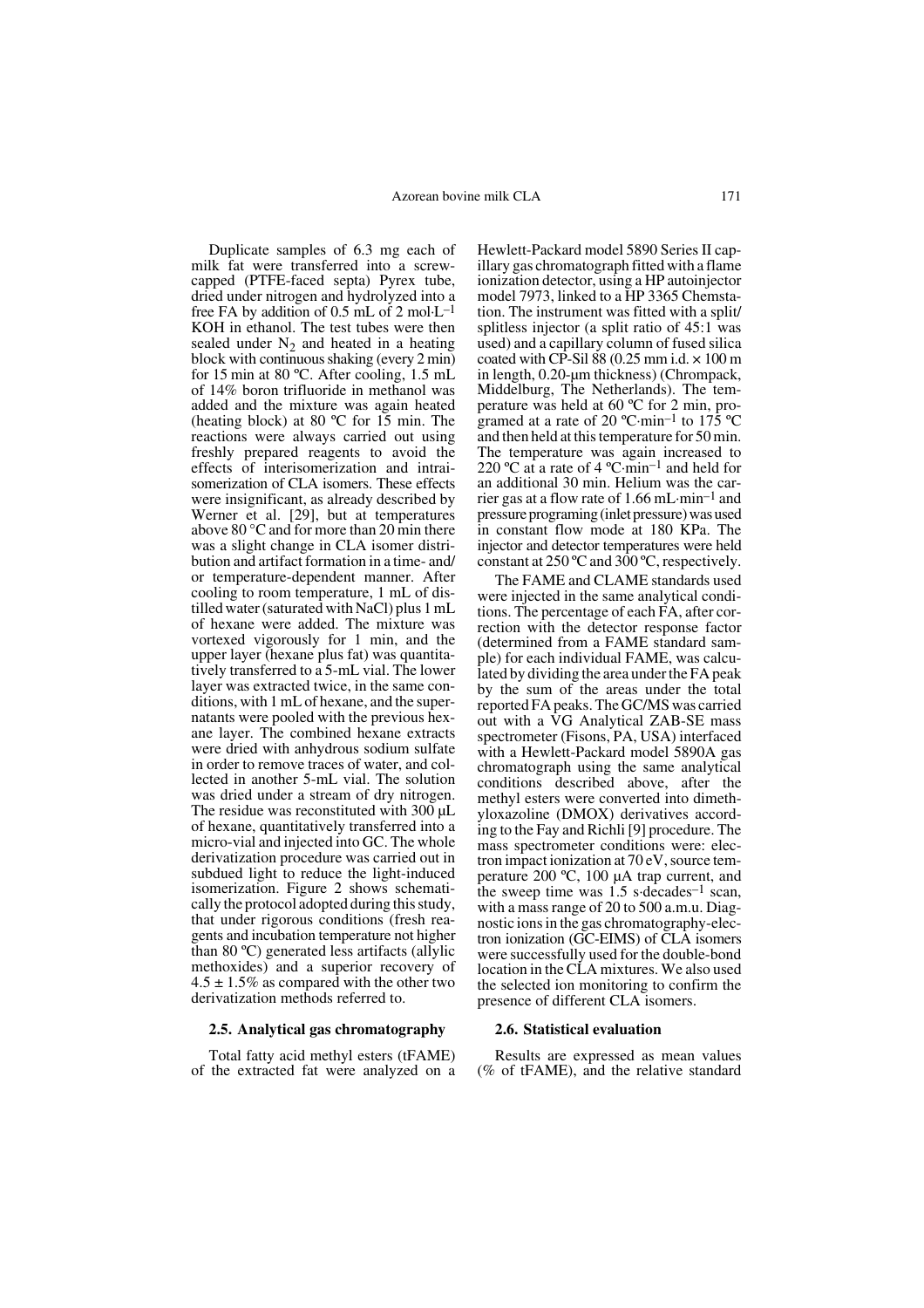

**Figure 2.** Protocol of the milk fat methylation procedure.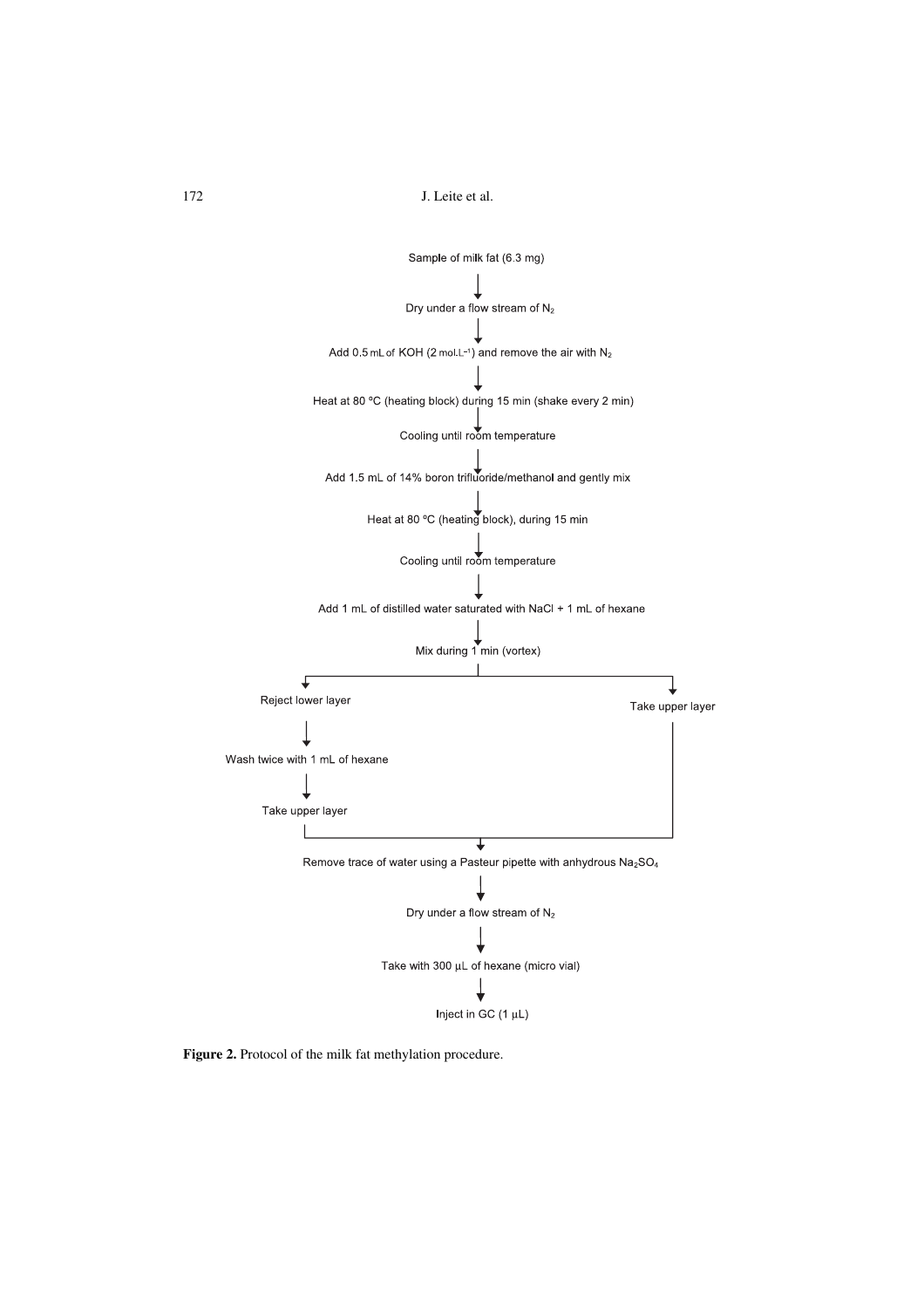deviation (RSD) is reported. For the recovery determination, known amounts of standard CLA were added to one sample, which was subjected to chromatography analysis, and then the entire analytical scheme was performed, including lipid extraction, hydrolysis, methylation and GC analysis. The sample was spiked at three different concentrations of CLA and the recovery was calculated based on the difference between the total amount determined in the spiked samples and the amount observed in the non-spiked samples. All analyses were carried out in triplicate. The ability to yield repeatable results in GC analysis was evaluated in intraday and interday measurements of the retention time by repeated injections  $(n = 5)$  of a prepared UHT milk sample of a known level of *cis*-9,*trans*-11-CLA isomer. The results are expressed in relative percentage of each FA, calculated by internal normalization of the chromatographic peak area. FA and, particularly, CLA identification was carried out by comparison of the retention times with the FAME and CLAME pure standards (time window 0.5%) or coelution with the referred standards, and confirmed by GC/MS determinations.

## **2.7. Effect of storage and processing temperature on the CLA content**

Heat, aging and protein as initiators of a free radical-type oxidation of  $C_{18:2}$  may be the cause of the CLA level variation during the milk processing. The effect of processing temperature on the Azorean milk CLA content was investigated in raw, pasteurized (temperature of  $60^{\circ}$ C for 20 min) and UHT (temperature of 138 ºC for 3 sec) milk samples  $(n = 3)$  using the same analytical conditions and samples (from the same raw milk batch) with the same content of lipids. The effect of storage was also investigated between a fresh UHT milk sample and one kept refrigerated at 6–7 ºC for 2 months.

## **3. RESULTS AND DISCUSSION**

From the public health perspective, animal products contribute to the nutrients in our food supply [16]. They also contain micro-components that have some beneficial effects on human health and disease prevention, and CLA represents one of these micro-components that has attracted the attention of the scientific community, because of its wide potential health benefits. There have been no reports on the CLA content in Azorean bovine milk.

The methylation of the FA, and particularly CLA, using the protocol described in Figure 2 were completed, with the results being confirmed by TLC (silica gel-60). A slight, insignificant increase in the *cis*-9, *trans*-11-CLA isomer was observed during the 2-wk period of refrigerated storage, but this effect was negligible up to 2 wk at a storage temperature of  $-20$  °C.

The position of the double bonds in CLA isomers was determined from the mass spectra of the DMOX derivatives. The diagnostic features of the GC-EIMS were the molecular ion at *m/z* 333, showing the presence of the C<sub>18:2</sub> DMOX derivative, and the presence of *m/z* 182, 196, 208, 222, 234, 262, 276, the gaps of 12 a.m.u. between *m/z* 196 and 208 and between *m/z* 222 and 234 to locate the double-bond positions, and the intense allylic cleavage ions at *m/z* 182 and 262 (and an intense ion at *m/z* 276) show the presence of the *cis-*9,*trans*-11-CLA isomer. Selected-ion recording (SIR) was a useful tool to verify GC peak assignments based on FID data. For the same positional isomer, the *cis,trans* consistently eluted before the *trans,cis* CLA isomers. The elution temperatures of the DMOX derivatives were about 10 ºC higher than those required by the corresponding FAMEs.

 A typical chromatogram of Azorean milk FAME is displayed in Figure 3, with an expansion between the 60–80 min retention times where the CLA isomers were eluted. Figure 4A shows the *cis*-9,*trans*-11- CLA isomer variation throughout the year (2005), ranging from  $1.16 \pm 0.09\%$  to  $1.46 \pm 0.09\%$  of tFAME. This small variability reflects the bovine pasture-fed diet (fresh grass) during all seasons and the mild winter in the Azores Islands. The CLA (*cis*-9,*trans*-11 isomer) content in milk is a little higher than that published by Jensen [16] for New Zealand (1.20% of tFAME) (see Tab. I). Figure 4B illustrates the average of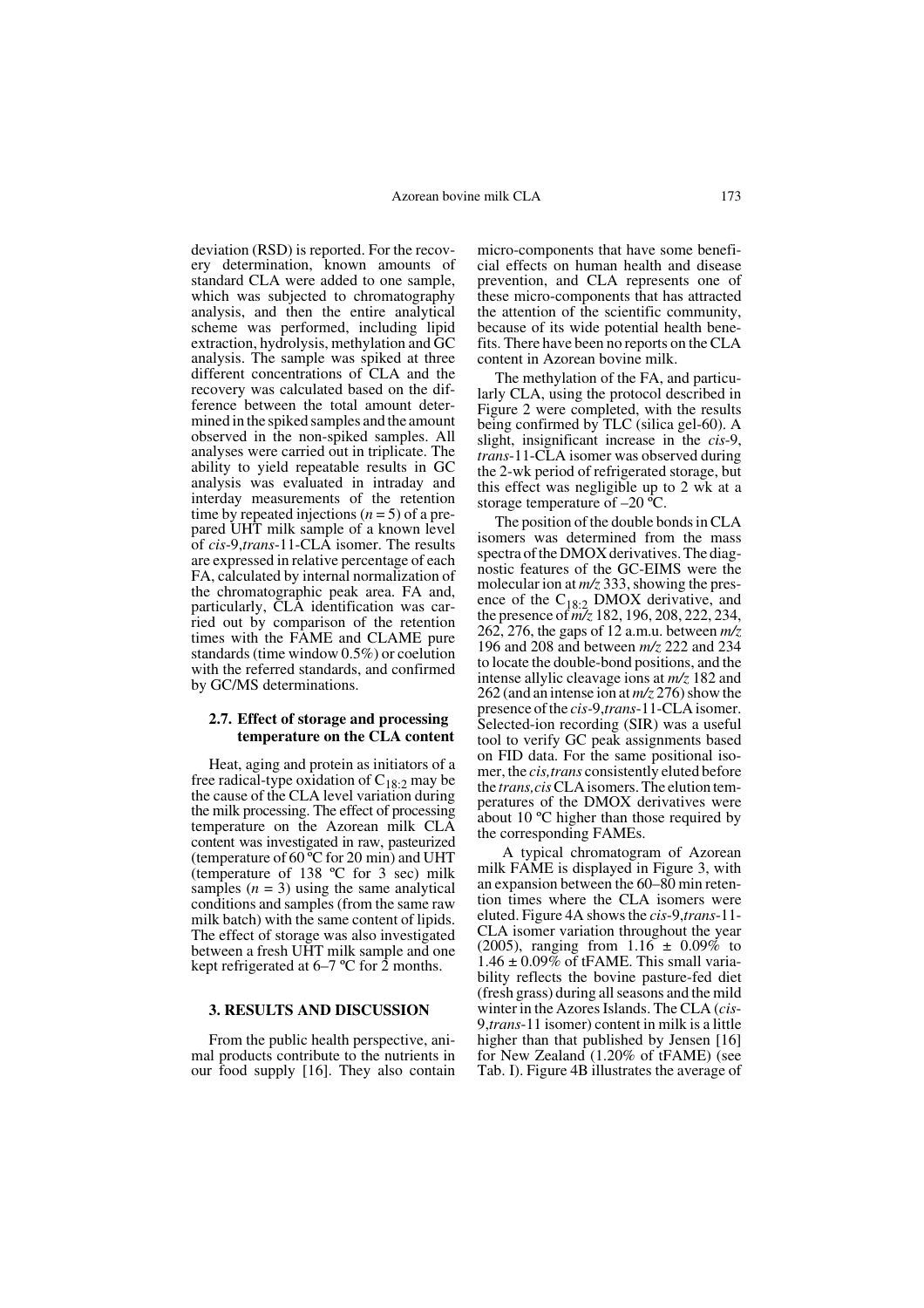

**Figure 3.** Azorean UHT milk FAME profile. Analytical conditions: Column CP-Sil 88, 100 m  $\times$  $0.25$  mm i.d., 0.2-um film. Column temperature 60 °C (2 min hold), 175 °C at 20 °C·min<sup>-1</sup> (50 min hold), 220 °C at 4 °C·min<sup>-1</sup> (30 min hold). Injector 250 °C and detector (FID) 300 °C. Flow 1.66 mL·min–1 (helium), inlet pressure 180 kPa, split ratio 45:1. Legend: (**A**) Total profile of FAME: 3 – C8:0, 4 – C10:0, 5 – C11:0, 6 – C12:0, 7 – C12:1, 8 – C14:0, 9 – C14:1, 10 – C15:0, 11 – C15:0 (iso), 12 – C16:0, 13 – C16:1, 14 – C17:0, 15 – C17:1, 16 – C18:0, 17 – C18:1(*trans* isomers), 18 – C18:1 (c9), 19 – C18:1 (c7), 20 – ?, 21 – C18:2 (c9,12), 22 – C18:3 (c9,12,15), 23 – C18:2 (c9,t11)- CLA, 24 – C21:0, 25 – ?. (**B**) Chromatogram expansion between 60 and 80 min: 26 – C20:0, 27 – C20:1 (c11),  $28 - C18:3$  (c6, 9, 12),  $29 - C18:2$  (t8, c10)-CLA,  $30 - ?$ ,  $31 - C18:2$  (t10, c12)-CLA, 32 – C18:2 (c8,10)-CLA, 33 – C18:2 (c9,11)-CLA, 34 – C18:2 (c10,12)-CLA, 35 – C18:2 (c11,13)- CLA,  $36 - C20:2$  (c11,14),  $37 - C18:2$  (t11,13)-CLA,  $38 - C18:2$  (t8,10 + t9,11 + t10,12)-CLA,  $39 - C20:3$  (c8,11,14).

the milk *cis*-9,*trans*-11-CLA isomer content of milk in the two geographical regions, the Azores (S. Miguel-Portugal) and the Portuguese mainland, with  $1.33 \pm 0.09\%$ and  $0.79 \pm 0.09\%$  of tFAME, respectively. The lower value for the Portuguese mainland reflects the different diet, particularly during the cold seasons with a mixed ration feeding. Lawless et al. [20] have also observed substantial variation in CLA content of milk fat among individual cows fed the same diet. This situation was not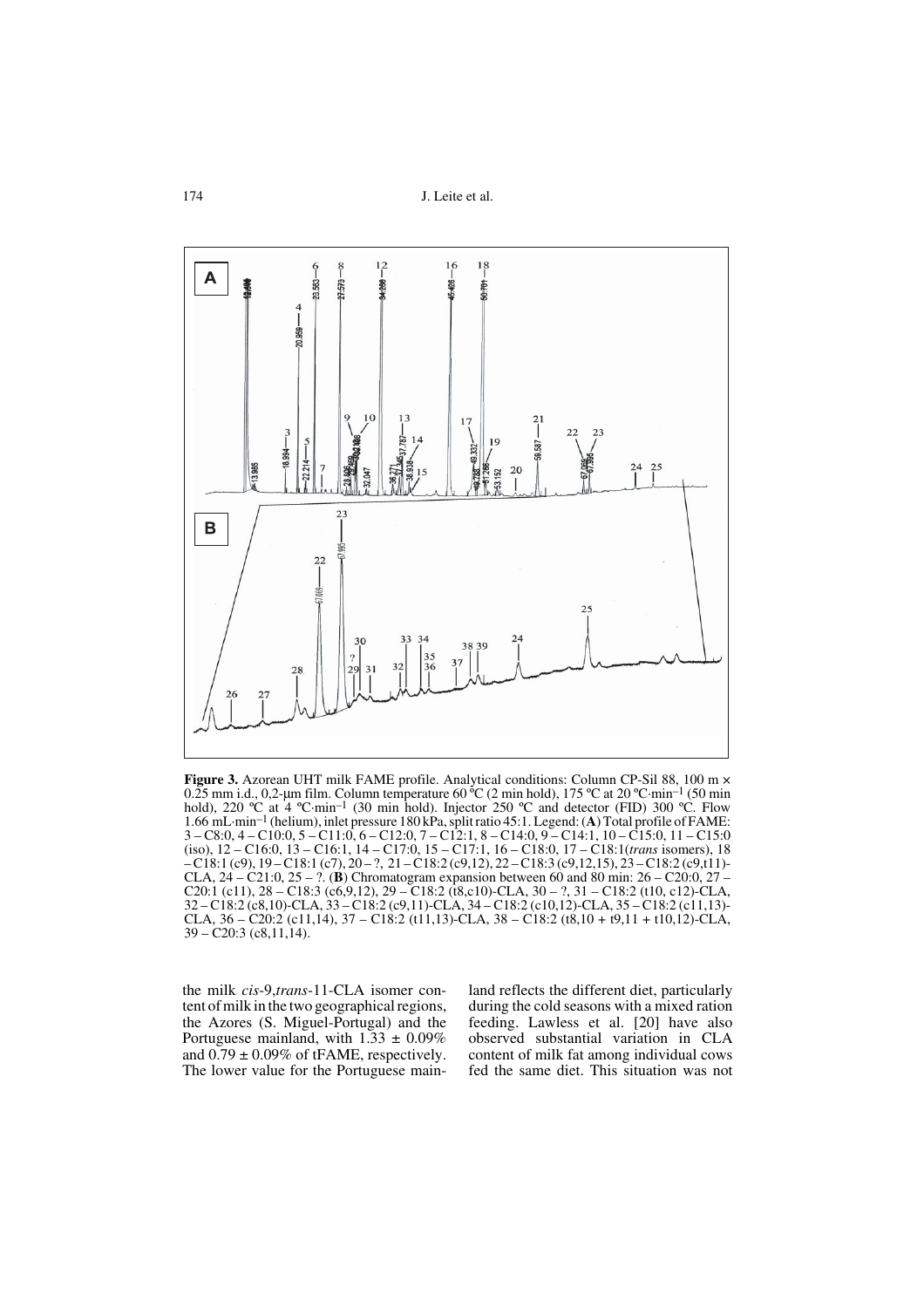

**Figure 4. A.** Variability in the *cis*-9,*tran*s-11-CLA isomer content of Azorean UHT milk throughout the year (2005). **B.** Comparison of the *cis*-9,*tran*s-11-CLA isomer content of Azorean UHT milk versus Portuguese mainland UHT milk. **C.** Effect of processing temperatures (pasteurization and ultrapasteurization) on the *cis*-9,*trans*-11-CLA content of Azorean UHT milk.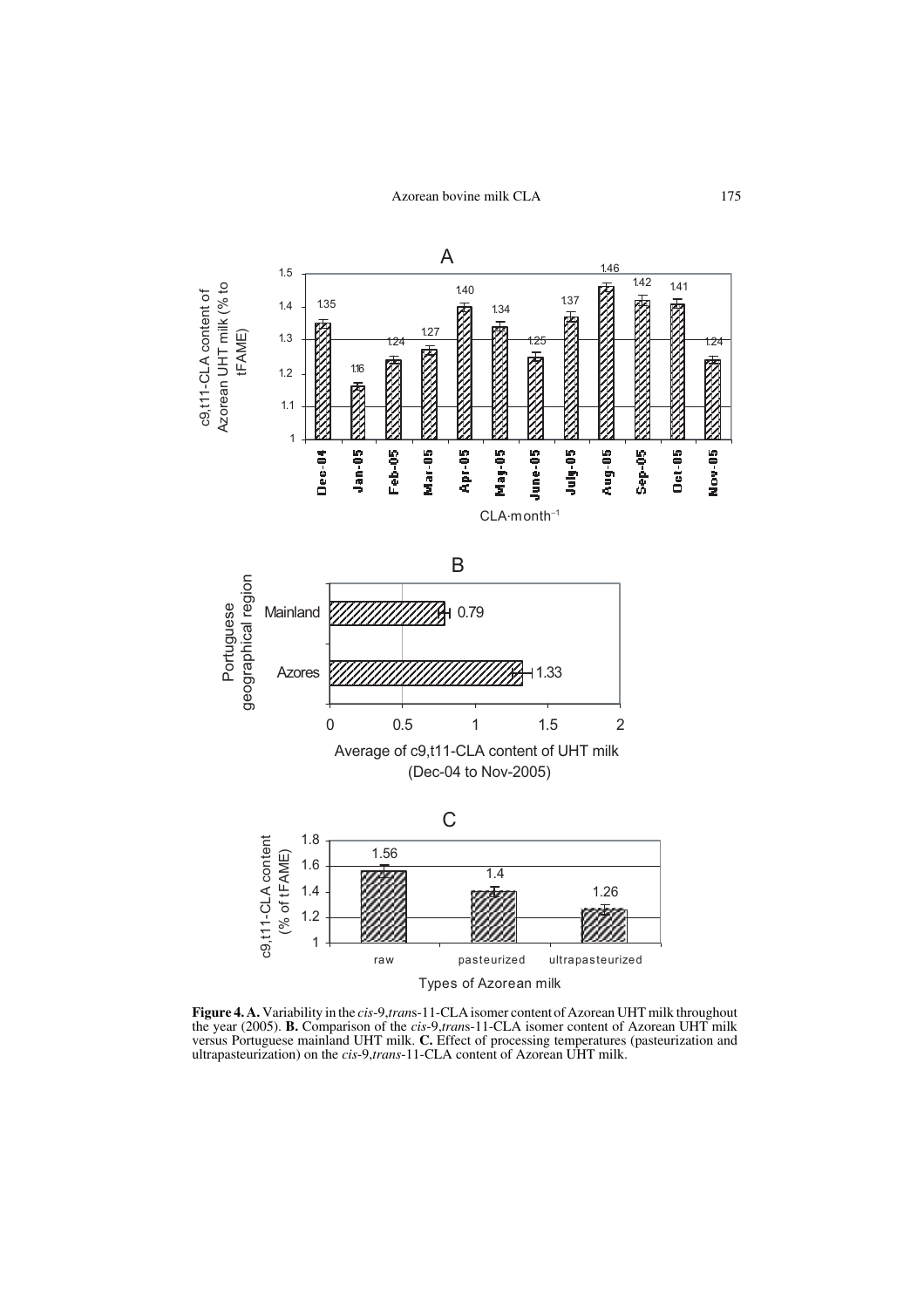| Country <sup>1</sup>             | Mean     | Standard<br>deviation | Minimum | Maximum | $\boldsymbol{n}$ |
|----------------------------------|----------|-----------------------|---------|---------|------------------|
| Portugal (Mainland) <sup>a</sup> | $0.79$ f | 0.09                  | 0.68    | 0.92    | $\mathbf h$      |
| Portugal (Azores) <sup>b</sup>   | $1.33$ f | 0.09                  | 1.16    | 1.46    | $\,$ h           |
| Germanyc                         | 0.75g    | 0.38                  | 0.10    | 1.89    | 1738             |
| Germany <sup>d</sup>             | 0.45g    | 0.13                  | 0.10    | 1.05    | 909              |
| Germanye                         | $0.76$ g | 0.15                  | 0.19    | 1.19    | 236              |
| Germanyb                         | 1.20g    | 0.20                  | 0.49    | 1.89    | 593              |
| Austria                          | 0.92g    | 0.26                  | 0.52    | 1.44    | 13               |
| Belgium                          | $0.76$ g |                       |         |         | 1                |
| Denmark                          | 0.87g    | 0.19                  | 0.59    | 0.99    | $\overline{4}$   |
| Spain                            | 0.95g    | 0.09                  | 0.82    | 1.11    | 10               |
| France                           | $0.74$ g | 0.27                  | 0.21    | 1.56    | 198              |
| United Kingdom                   | 1.03g    | 0.28                  | 0.60    | 1.40    | 21               |
| <b>Great Britain</b>             | 0.87g    | 0.02                  | 0.85    | 0.89    | $\overline{4}$   |
| Italy                            | 0.94g    | 0.31                  | 0.63    | 1.67    | 12               |
| Ireland                          | 1.41g    | 0.31                  | 0.56    | 1.82    | 23               |
| Luxembourg                       | 0.67g    |                       |         |         | $\mathbf{1}$     |
| Netherlands                      | 0.738    | 0.28                  | 0.36    | 1.33    | 63               |
| Sweden                           | 0.568    |                       |         |         | $\mathbf{1}$     |
| <b>United States</b>             | 0.458    |                       |         |         |                  |
| New Zealand                      | 1.20g    |                       |         |         | 1                |

**Table I.** Mean contents of the *cis-*9,*trans*-11- CLA isomer of some European countries, the United States and New Zealand in comparison with Azorean and Portuguese mainland milks' content.

<sup>1</sup> Adapted from Precht and Molkentin [26]. <sup>a</sup> = mixed ration feeding; <sup>b</sup> = pasture feeding; <sup>c</sup> = all feeding periods;  $d = \text{barn}$  feeding;  $e = \text{transition period}$ ;  $f = \text{this study}$ ;  $g = \text{literature}$ ;  $h = \text{from ca. 20 000 L of }$ milk.

investigated because our aim was the quantification of CLA in commercial milk. The effects of pasteurization and other processing temperatures on milk are academic, since these treatments are required and must be used to produce safe commercial milk. The effect of the processing temperature on the CLA level was investigated by comparison of CLA content in three milk samples (raw, pasteurized and UHT from the same raw milk batch). The results are illustrated in Figure 4C and show the decrease in the *cis*-9,*trans*-11-CLA isomer content of Azorean milk from  $1.56 \pm 0.05$ (raw milk) to  $1.40 \pm 0.04$  and  $1.26 \pm 0.04$ (% to tFAME) in different pasteurized and UHT-treated milks, respectively. Heat as initiator of a free radical-type oxidation of  $C_{18:2}$  may be the cause of CLA content variation during the temperature milk treatments. The effect of storage time on the CLA content of commercial UHT milk was also investigated between a fresh UHT sample and one kept open and refrigerated at 6–7 ºC, for two months. The results show a loss of 1.2%, which is negligible compared with the processing temperature effect. These results are similar to those published by Jensen [16]. All the quantitative analyses of the *cis*-9,*trans*-11-CLA isomer were achieved using the external standard method, and the isomer is expressed in percentage relative to tFAME.

The efficiency of the FA recovery from milk samples was measured in five replicate extractions, hydrolysis and GC analysis.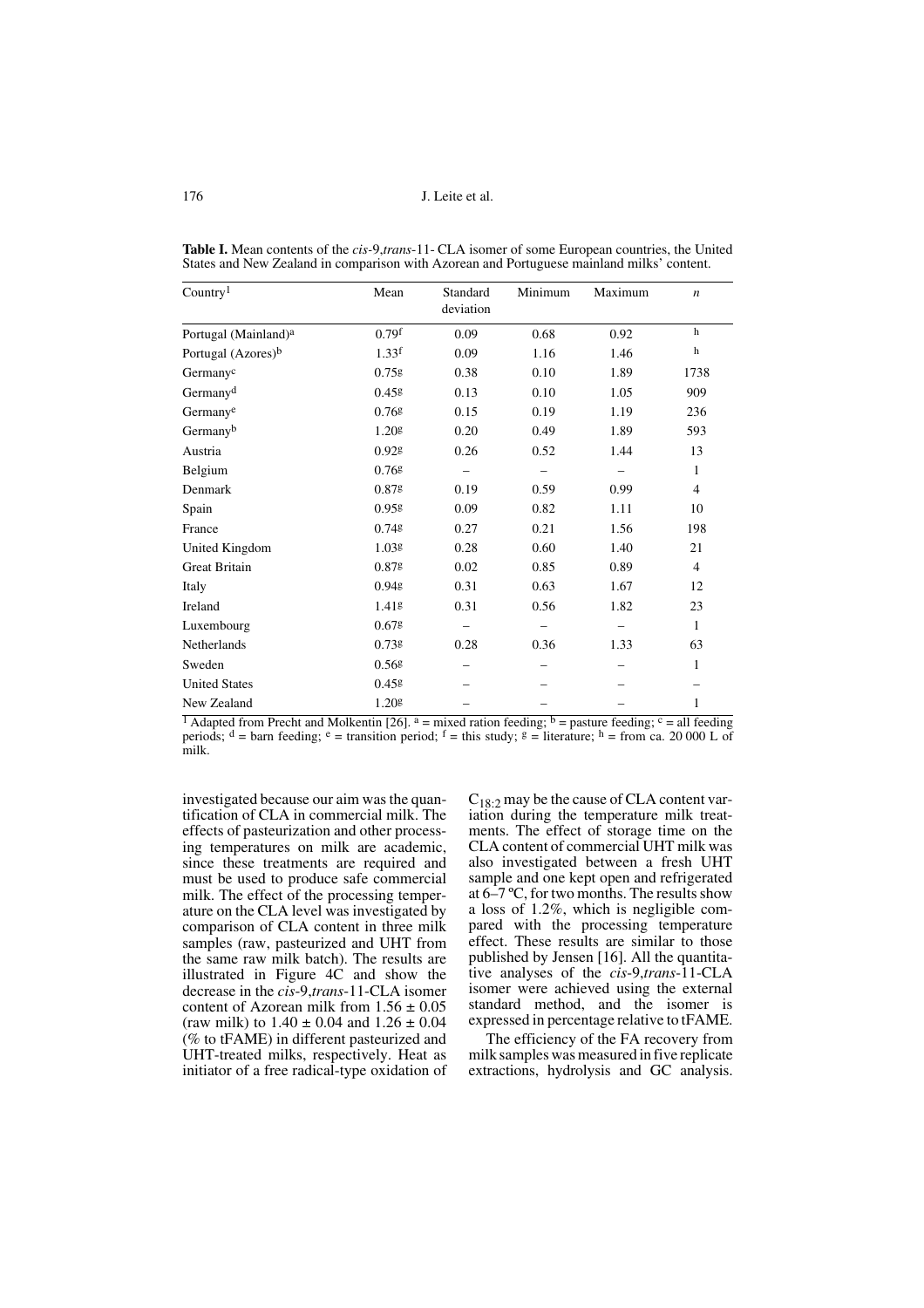**Table II.** Recovery of the *cis*-9,*trans-*11-CLA isomer from an Azorean UHT milk sample, using the methodology described in Materials and Methods.

| Sample <sup>1</sup><br>(ng) | Added<br>(ng) | (ng)   | Found Recovery<br>(%) | RSD <sup>2</sup><br>$(\%)$ |
|-----------------------------|---------------|--------|-----------------------|----------------------------|
| 279                         | 100.00        | 336.93 | 88.9                  | 6.50                       |
| 279                         | 150.00        | 396.01 | 92.3                  | 4.34                       |
| 279                         | 200.00        | 434.02 | 90.6                  | 5.52                       |

1 CLA *cis-*9,*trans*-11 isomer content in 1 µL of GC injection volume.

2 Relative standard deviation.

All lipid classes (triglycerides and phospholipids) were completely hydrolyzed, except the sphingomyelins. However, this type of lipid only contributed ca. 0.15% of the bovine milk fat and mainly contained long-chain FA (C<sub>22:0</sub> to C<sub>24:0</sub>). The accu-<br>racy of the CLA *cis-9,trans*-11 isomer determination methodology was evaluated by determining the recovery of CLA in a sample of UHT milk of a known level (previously determined) of the *cis*-9,*trans*-11- CLA isomer. Three different amounts of standard were added to the sample (injection volume of 1 µL containing 279 ng of *cis*-9,*trans-*11-CLA isomer), which was subjected to GC analysis. The recovery was calculated based on the difference between the total concentration determined in the spiked samples and the concentration in the non-spiked samples. The results with the RSD are shown in Table II. The RSD was better than 6.5% and the mean recovery ranged from 88.9% to 92.3%, indicating the high degree of the method's accuracy for determination of the *cis*-9,*trans-*11-CLA isomer under the analytical conditions used. Similar recoveries have been reported by others [16]. The limit of *cis*-9,*trans-*11- CLA isomer detection, defined as the amount of injected sample which gave a signal to noise ratio of 3, was determined to be 4.75 ng. The repeatability of the results increased by keeping the experimental conditions strictly the same during all analyses. The repeatability of the GC analysis evaluated in intraday and interday measurements of the retention time by repeated injections (*n* = 5) of a known level of *cis*-9,*trans*-11

Table III. Composition (wt% of tFAME) of Azorean UHT milk long-chain fatty acids (average of one-year period – mean + standard deviation,  $n = 3$ ).

| Fatty acids   | Mean $\pm$ SD Minimum Maximum |       |       |
|---------------|-------------------------------|-------|-------|
| C10:0         | $2.57 \pm 0.31$               | 2.14  | 3.11  |
| C11:0         | $0.31 \pm 0.03$               | 0.27  | 0.37  |
| C12:0         | $4.17 \pm 0.31$               | 3.81  | 4.86  |
| C14:0         | $13.18 \pm 0.59$              | 12.37 | 14.54 |
| C14:1         | $1.09 \pm 0.07$               | 1.01  | 1.19  |
| C15:0         | $1.60 \pm 0.11$               | 1.44  | 1.79  |
| C16:0         | $34.87 \pm 1.06$              | 33.01 | 36.44 |
| C16:1         | $1.82 \pm 0.10$               | 1.64  | 1.98  |
| C17:0         | $0.94 \pm 0.26$               | 0.62  | 1.24  |
| C18:0         | $11.24 \pm 0.54$              | 10.36 | 12.13 |
| C18:1t        | $2.50 \pm 0.25$               | 2.15  | 2.98  |
| C18:1c        | $21.99 \pm 1.16$              | 20.04 | 23.73 |
| C18:2         | $1.99 \pm 0.14$               | 1.80  | 2.17  |
| C20:1         | $0.60 \pm 0.08$               | 0.48  | 0.77  |
| $C18:2$ conja | $1.11 \pm 0.08$               | 0.97  | 1.22  |
| CLA (total)   | $1.33 \pm 0.09$               | 1.16  | 1.46  |

a *cis*-9,*trans-*11-CLA isomer.

isomer solution of CLAME (0.279  $\mu$ g· $\mu$ L<sup>-1</sup>) shows that the RSD intraday repeatability was 1.21%, whereas the interday precision (data acquired over a period of  $\frac{5}{9}$  days) was better than 3.51%.

Table III shows the average (one-year period) composition of the long-chain FA of the Azorean UHT milk fat.

#### **4. CONCLUSION**

Dairy products are one of the major dietary sources of CLA, which is almost entirely the  $cis$ -9,*trans*-11-C<sub>18:2</sub> isomer. The CLA in ruminant milk results from incomplete biohydrogenation of dietary linoleic acid in the rumen and endogenous synthesis in body tissues, catalyzed by  $\Delta^9$ -desaturase with the precursor being *trans*-11-C18:1 (*trans* vaccenic acid). Several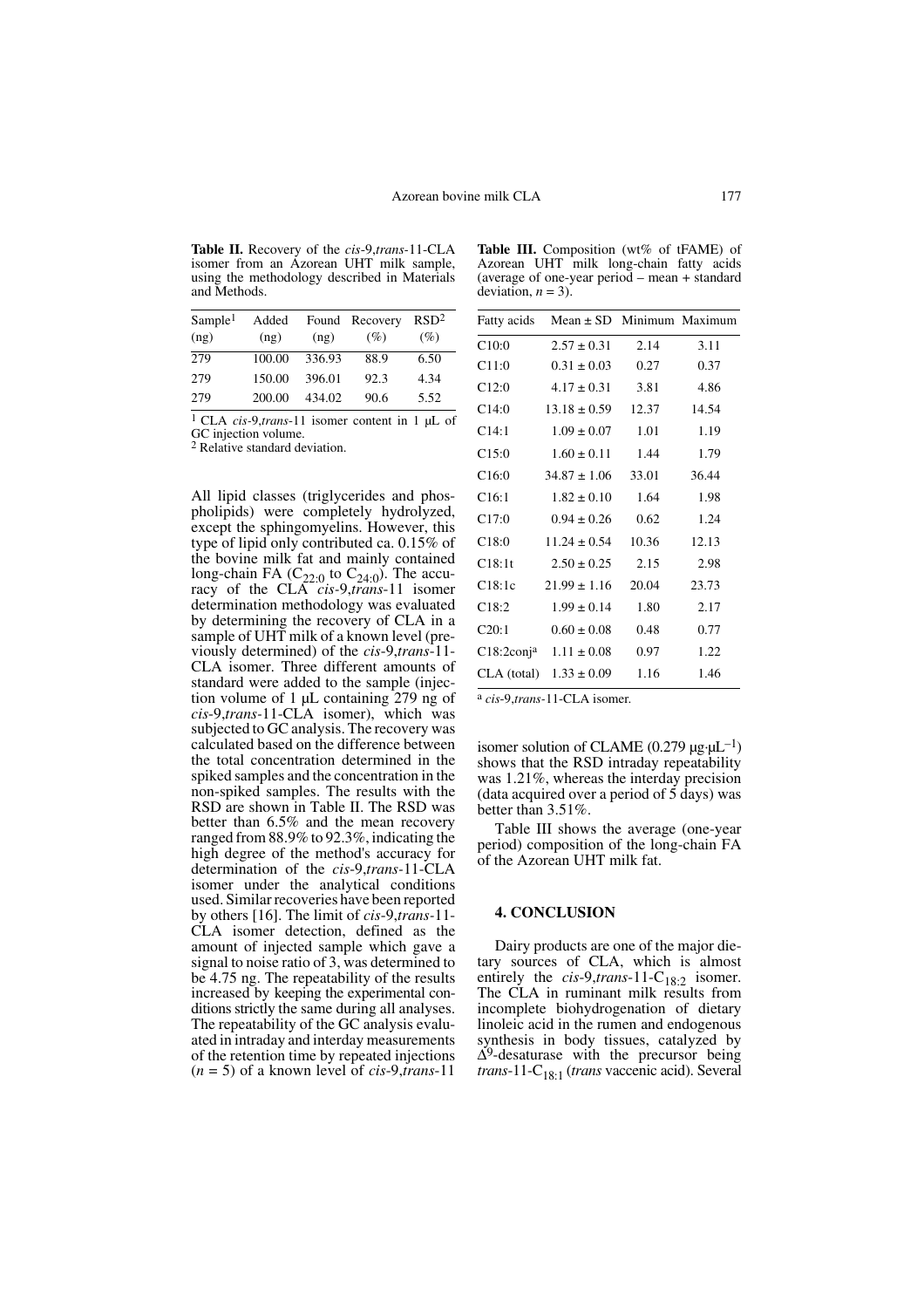dietary factors can affect the concentration of CLA in milk fat [21]. These include feed consumption, seasonal variation, stage of maturity and preservation of forages. In the present study, substantial variation in CLA content in milk between bovines of two different geographical regions was observed. The CLA content in Azorean milk has little variation throughout the year, and reflects the mild climate all year long. Higher concentrations of CLA are found when cows are fed mainly on fresh grass rather than mixed ration feeding. The temperatures of<br>pasteurization and ultrapasteurization pasteurization and ultrapasteurization decreased the CLA content in the bovine milk samples. The present findings indicate that storage of milk-based products with CLA content should be kept to a practical minimum time and preferably at a temperature as low as possible.

The published scientific literature about CLA, using animal studies and clinical trials, is growing at a phenomenal rate and indicates the evidence that CLA has a wide array of health benefits and may be useful for preventing some diseases, and consequently improving human health [10]. Since, in the Azores Islands there are ca. 110 000 milk cows for a population of 240 000 people, milk-based products are very common in the Azorean diet. This fact could be an issue for a future epidemiological study, comparing some of the reported physiological effects of CLA (anti-carcinogenic, reduction of body fat gain, reduction of atherosclerosis, enhances the immune function, reduction of symptoms of diabetes and reduction of hypertension) [10] in the Azorean population with those in populations of other geographical regions, less dependent on milk-based products.

**Acknowledgements:** This work was supported by grants from CIRN and DCTD, University of Azores, Portugal. We are indebted to Unileite, Arrifes, Ponta Delgada, for the milk samples.

## **REFERENCES**

[1] Abu-Ghazaleh A.A., Schingoethe D.J., Hippen A.R., Conjugated linoleic acid and other

beneficial fatty acids in milk fat from cows fed soybean meal, fish meal, or both, J. Dairy Sci. 84 (2001) 1845–1850.

- [2] Bauman D.E., Baumgard L.H., Corl B.A., Griinari J.M., Biosynthesis of conjugated linoleic acid in ruminants, Proc. Am. Soc. Anim. Sci. (1999) 1–15.
- [3] Cesano A., Visonneau S., Scimeca J.A., Kritchevsky D., Santoli D., Opposite effects of linoleic acid and conjugated linoleic acid on human prostatic cancer in SCID mice, Anticancer Res. 18 (1998) 1429–1434.
- [4] Chin S.F., Liu W., Storkson J.M., Ha Y.L., Pariza M.W., Dietary sources of conjugated dienoic isomers of linoleic acid, a newly recognized class of anticarcinogens, J. Food Comp. Anal. 5 (1992) 185–197.
- [5] Chin S.F., Storkson J.M., Liu W., Albright K.J., Pariza M.W., Conjugated linoleic acid (9,11- and 10,12-octadecadienoic acid) is produced in conventional but not germfree rats fed linoleic acid, J. Nutr. 124 (1994) 694–701.
- [6] Cook M.E., Pariza M., The role of conjugated linoleic acid (CLA) in health, Int. Dairy J. 8 (1998) 459–462.
- Corl B.A., Baumgard L.H., Dwyer D.A., Griinari J.M., Phillips B.S., Bauman D.E., The role of  $\Delta^9$ -desaturase in the production of *cis*-9,*trans*-11 CLA, J. Nutr. Biochem. 12 (2001) 622–630.
- [8] DeLany J.P., Blohm F., Truett A., Scimeca J.A., West D.B., Conjugated linoleic acid rapidly reduces body fat content in mice without affecting energy intake, Am. J. Physiol. 276 (1999) R1172–R1179.
- [9] Fay L., Richli U., Location of double bonds in polyunsaturated fatty acids by gas chromatography-mass spectrometry after 4,4 dimethyloxazoline derivatives, J. Chrom. 541 (1991) 89–98.
- [10] Fernie C.E., Conjugated linoleic acid, in: Frank D.G. (Ed.), Lipids for Functional Foods and Nutraceutics, Scottish Crop Research Institute, Invergowrie, Dundee, UK, 2003, pp. 1581–1587.
- [11] Garnsworthy P.C., Fat in dairy cows, in: Garnsworthy P.C., Wiseman J. (Eds.), Recent Advances in Animal Nutrition, Nottingham Univ. Press, Nottingham, UK, 1997, pp. 87–104.
- [12] Griinari J.M., Corl B.A., Lacy S.H., Chouinard P.Y., Nurmela K.V.V., Bauman D.E., Conjugated linoleic acid is synthesized endogenously in lactating dairy cows by ∆9-desaturase, J. Nutr. 130 (2000) 2285–2291.